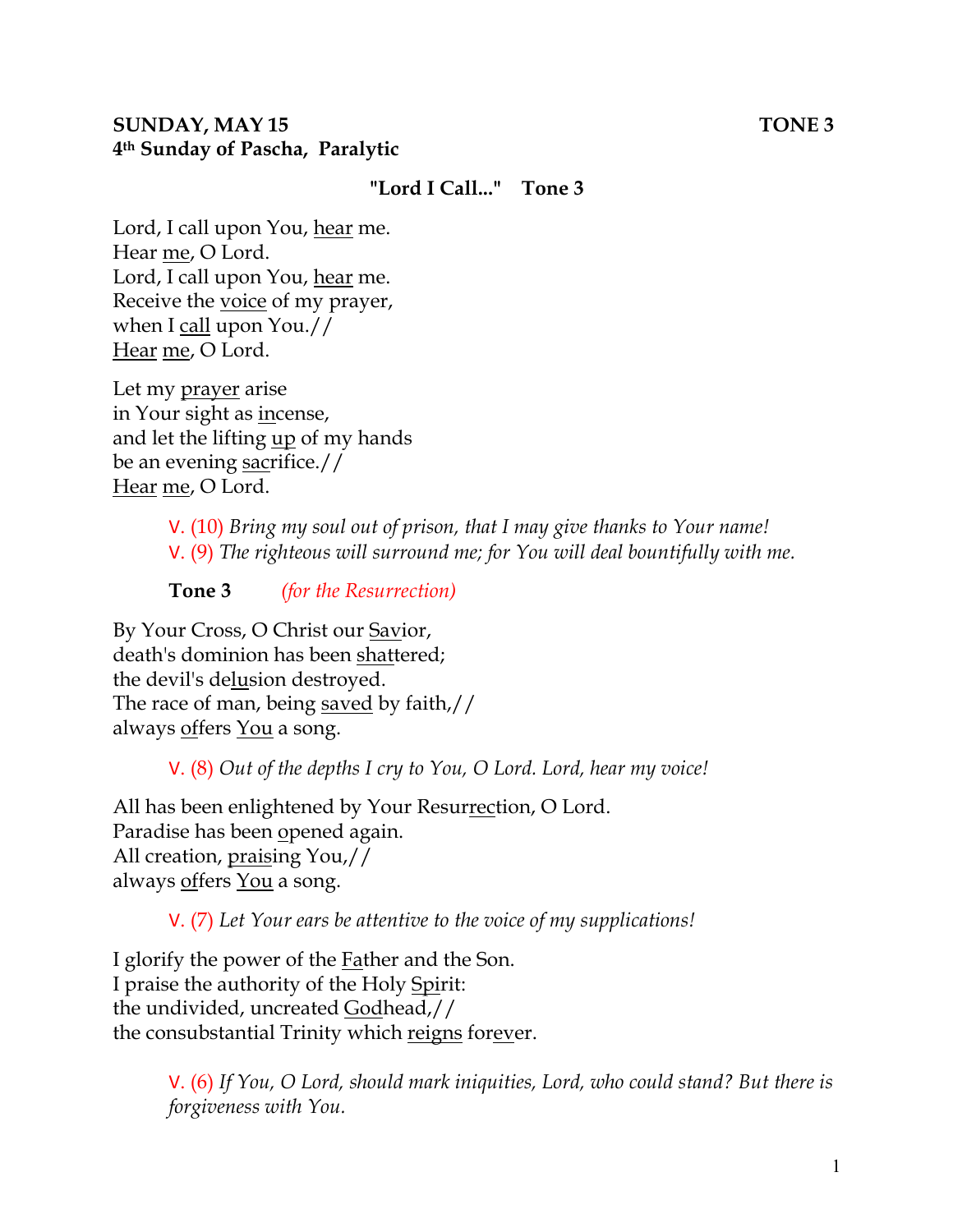*(Resurrection stichera by Anatolius)*

We bow down in worship before Your precious Cross, O Christ, and we glorify and praise Your Resurrection,// for by Your wounds we have all been healed.

V. (5) *For Your Name's sake I wait for You, O Lord. My soul has waited for Your word; my soul has hoped on the Lord.* 

We praise the Savior incarnate of the Virgin, for He was crucified for our sake and resurrected on the third day,// granting us great mercy.

V. (4) *From the morning watch until night, from the morning watch, let Israel hope on the Lord!* 

Christ descended to hell proclaiming the glad tidings: "Behold! Now I have triumphed! I am the Resurrection, I will lead you out,// for I have shattered the gates of death!"

> V. (3) *For with the Lord there is mercy and with Him is plenteous redemption, and He will deliver Israel from all his iniquities.*

Standing unworthily in Your most pure house, O Christ God, we offer our evening song, crying from the depths: You Who enlightened the world by Your Resurrection on the third day, O Lover of man, deliver Your people// from the <u>hand</u> of Your enemies.

V. (2) *Praise the Lord, all nations! Praise Him, all peoples!*

**Tone 1** *Idiomela (from the Pentecostarion)*

With Your pure hand, You created man, and You came to heal the sick, O compassionate Christ. By Your word You raised the paralytic at the Sheep's Pool, and cured the pain of the woman with the issue of blood. You had mercy on the daughter of the Canaanite woman, and did not reject the request of the centurion. Therefore we cry to You:// "Glory to You, O almighty Lord!"

V. (1) *For His mercy is confirmed on us, and the truth of the Lord endures forever.*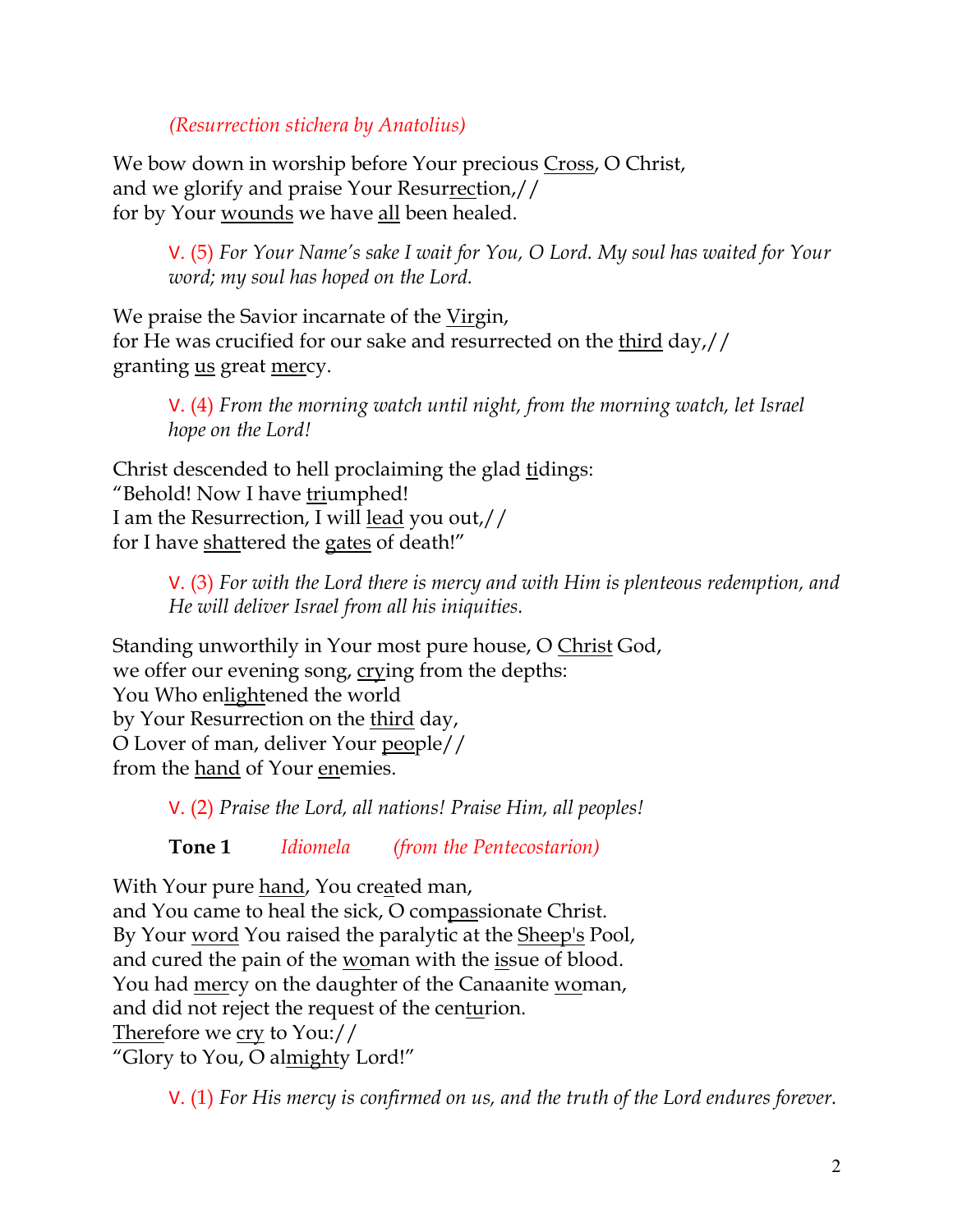The Paralytic was like an unburied corpse. He saw You and shouted: "Lord, have mercy on me! My bed has become my grave! Why should I live? What use is the Sheep's Pool to me? I have no one to put me into the pool when the waters are stirred, but I come to You, O Fountain of healing. Raise me up, that with all I may cry to You:// 'Glory to You, O almighty Lord!'"

*Glory to the Father, and to the Son, and to the Holy Spirit;*

**Tone 5** *(from the Pentecostarion)*

Jesus went up to Jerusalem.

He came to the Sheep's Pool, called in Hebrew "Bethesda." It had five porches, each filled with a multitude of the sick, for at certain times an angel of the Lord stirred up the water, and granted strength to those who approached in faith. There the Lord saw a man who for many years had been afflicted. He said: "Do you want to be whole?" The sick man replied to the Lord: "I have no man to lower me into the pool when the water is stirred. I have spent all my wealth on physicians, but have not been granted mercy!" Then the Physician of souls and bodies said to him: "Take up your bed and walk!// Proclaim My power and great mercy to the ends of the earth!"

*now and ever, and unto ages of ages. Amen.* 

**Tone 3** *(Theotokion – Dogmatikon)*

How can we not wonder at your mystical childbearing, O exalted Mother? For without receiving the touch of man, you gave birth to a Son in the flesh, O immaculate Virgin. The Son born of the Father before eternity was born of you at the fullness of time, O honored Lady. He underwent no mingling, no change, no division, but preserved the fullness of each nature. Entreat Him, O Lady and Virgin, and Mother, to save the souls of those who, in the Orthodox manner, confess you// to be the Theotokos.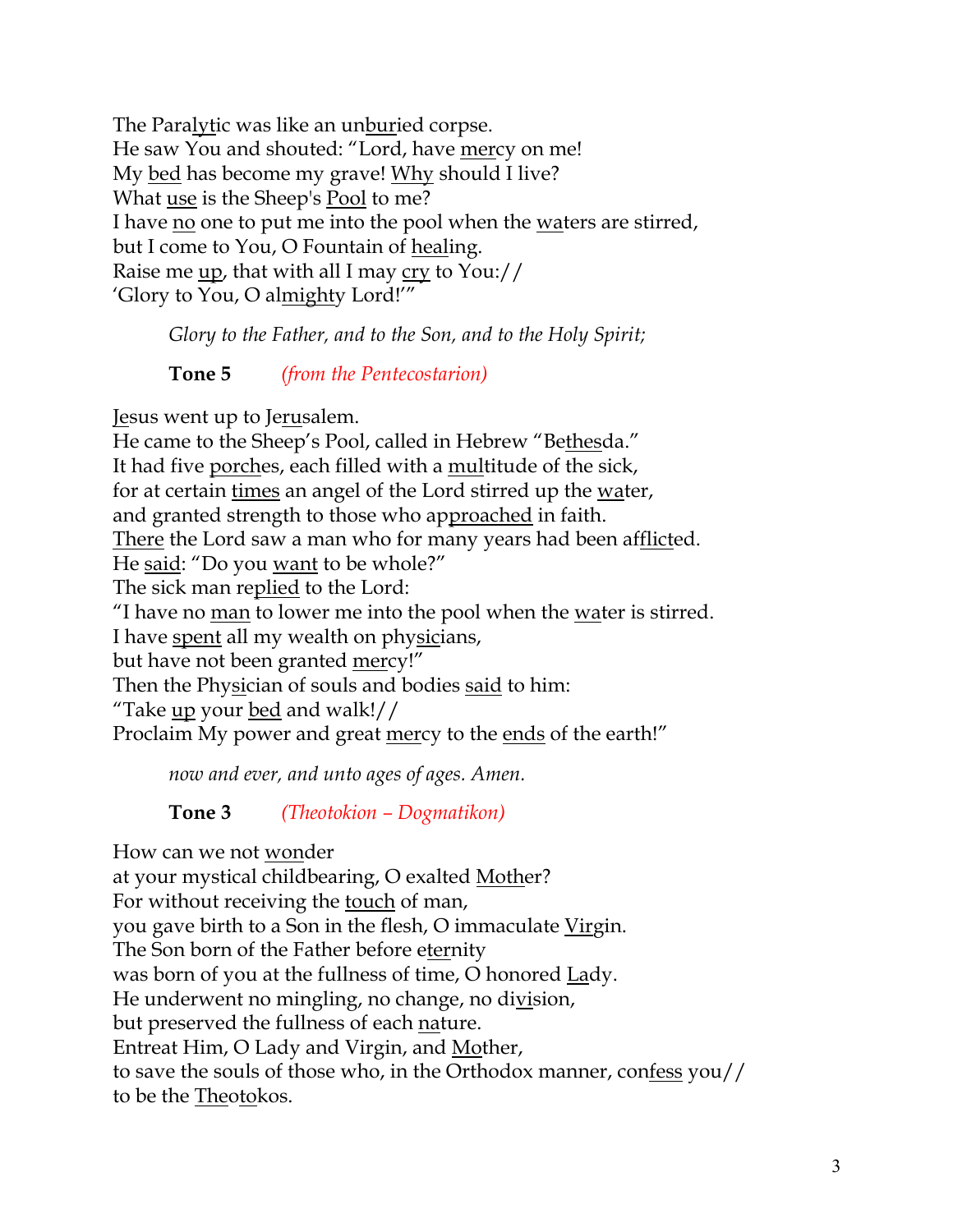### **Aposticha**

**Tone 3** *(for the Resurrection)*

The sun was darkened by Your Passion, O Christ, but all creation was enlightened by the light of Your Resurrection.// Accept our evening song, O Lover of man!

(*Then the Paschal Stichera with their verses from Psalm 67*)

*Glory to the Father, and to the Son, and to the Holy Spirit;*

**Tone 8** *(from the Pentecostarion)*

Solomon's porch was <u>filled</u> with the sick. In the middle of the feast, Christ found a man who had been paralyzed for thirty-eight years. He shouted to him in a commanding voice: "Do you want to be healed?" The sick man replied: "Lord, when the water is stirred, I have no man to lower me into the pool." The Lord said to him: "Pick up your bed! Now that you are healed, see that you sin no more!" Show to us Your great mercy, O Lord,// through the prayers of the Theotokos!

*now and ever, and unto ages of ages. Amen.*

(*Then the remainder of the Paschal Stichera, Christ is Risen 1x*)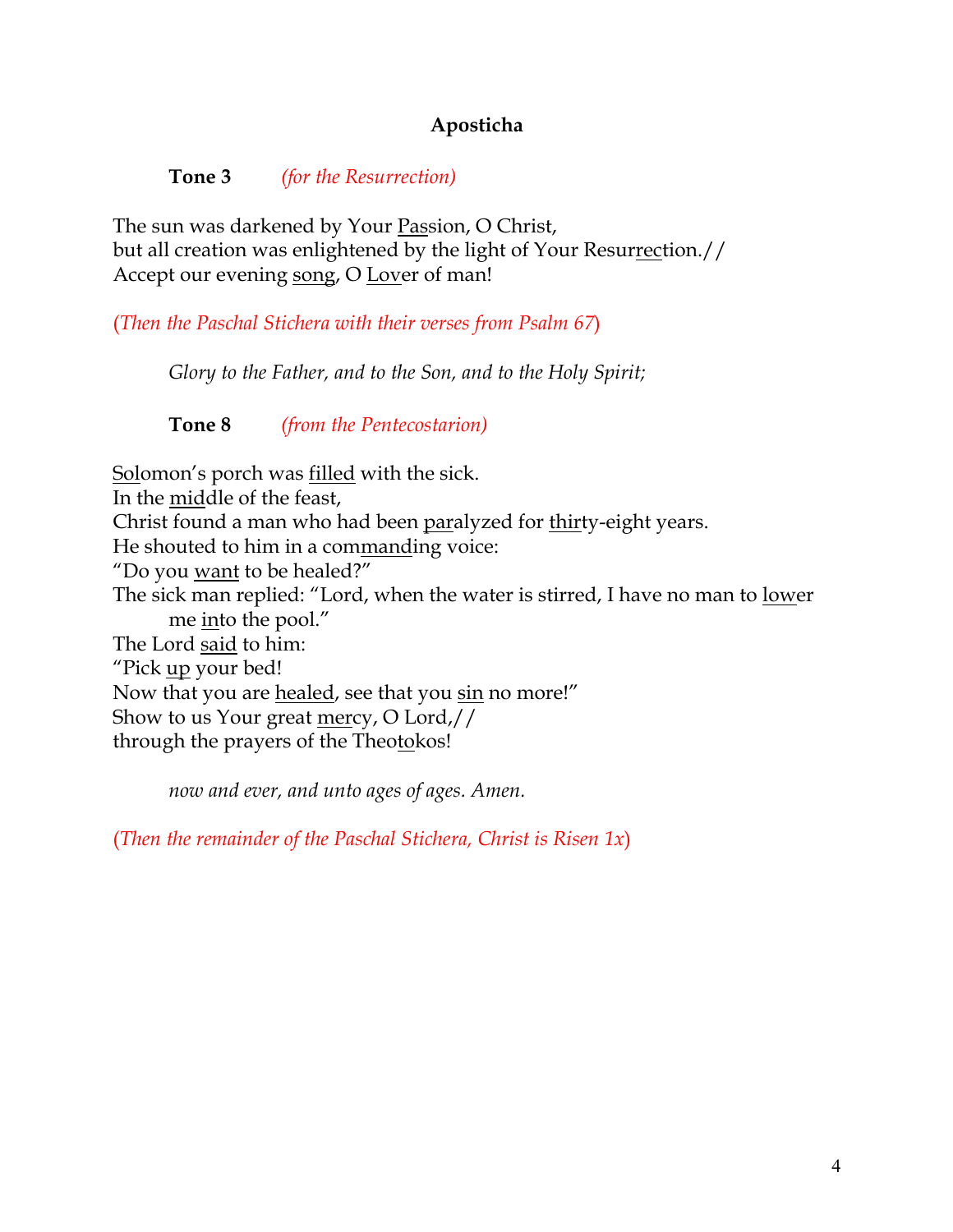*(at Great Vespers)*

#### **Tone 3 Troparion** *(Resurrection)*

Let the heavens rejoice! Let the earth be glad! For the Lord has shown strength with His arm. He has trampled down death by death. He has become the first born of the dead. He has delivered us from the depths of hell, and has granted to the world// great mercy.

> *Glory to the Father, and to the Son, and to the Holy Spirit, now and ever, and unto ages of ages. Amen.*

### **Tone 3 Resurrectional Dismissal Theotokion**

We praise you as the mediatrix of our salvation, O Virgin Theotokos. For your Son, our God, Who took flesh from you, accepted the Passion on the Cross,// delivering us from corruption as the Lover of Man.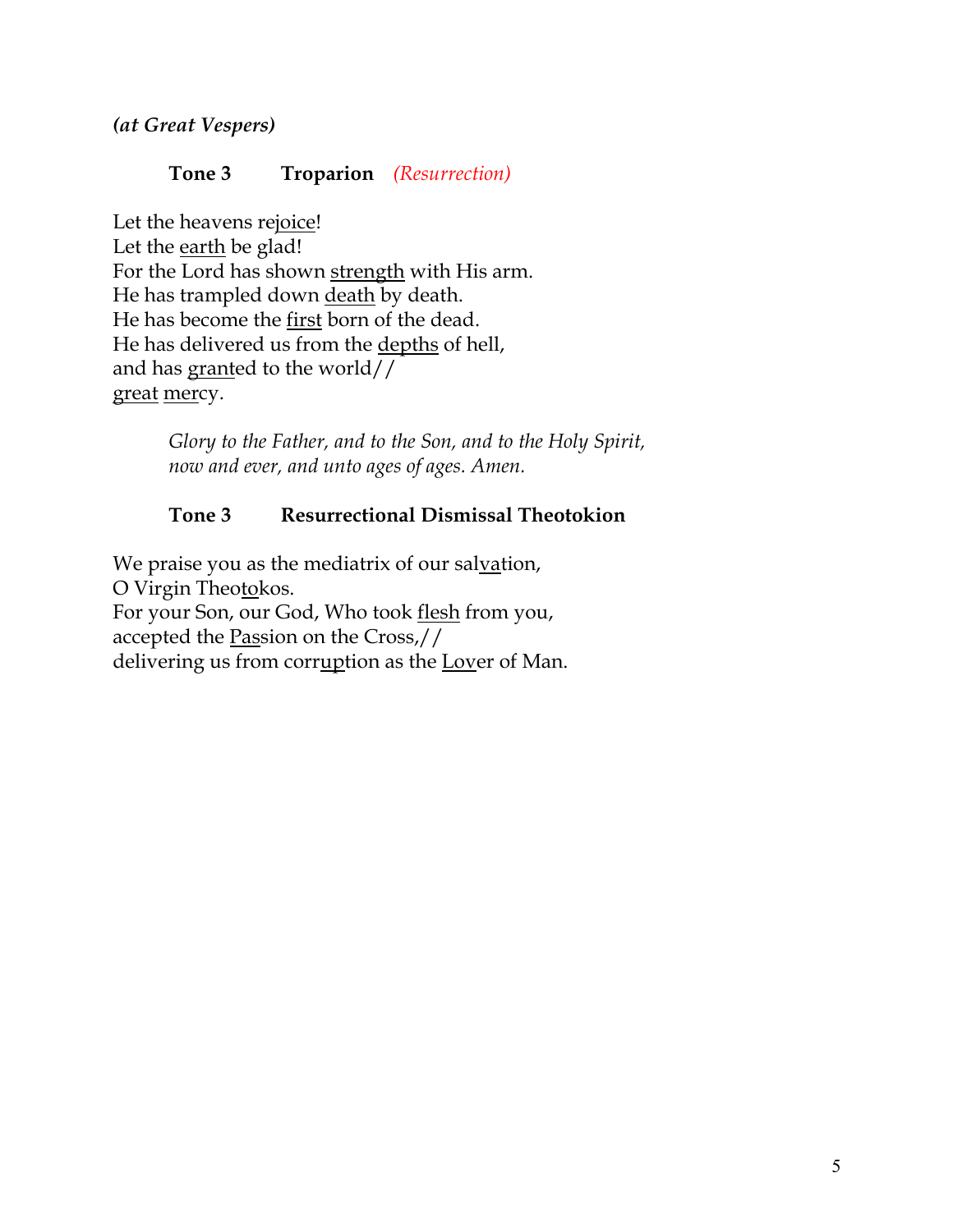*(at the Divine Liturgy)*

#### **Tone 3 Troparion** *(Resurrection)*

Let the heavens rejoice! Let the earth be glad! For the Lord has shown strength with His arm. He has trampled down death by death. He has become the first born of the dead. He has delivered us from the depths of hell, and has granted to the world// great mercy.

#### **Tone 3 Kontakion** *(Pentecostarion)*

By Your divine intercession, O Lord, as You raised up the Paralytic of old, so raise up my soul, paralyzed by sins and thoughtless acts; so that being saved I may sing to You:// "Glory to Your power, O compassionate Christ!"

#### **Tone 8 Kontakion** *(Pascha)*

You descended into the tomb, O Immortal, You destroyed the power of death. In victory You arose, O Christ God, proclaiming: "Rejoice!" to the Myrrhbearing Women,// granting peace to Your Apostles, and bestowing Resurrection on the fallen.

**Tone 1 Prokeimenon** *(Pentecostarion)*

Let Your mercy, O Lord, be upon us /as we have set our hope on You! *(Ps. 32:22)*

V. *Rejoice in the Lord, O you righteous! Praise befits the just! (Ps. 32:1)*

**Epistle** (23) Acts 9:32-42

#### **Tone 5**

Alleluia, Alleluia, Alleluia!

V. *I will sing of Your mercies, O Lord, forever; with my mouth I will proclaim Your truth from generation to generation. (Ps. 88:1-2)* 

V. *For You have said: Mercy will be established forever; Your truth will be prepared in the heavens. (Ps. 88:3)*